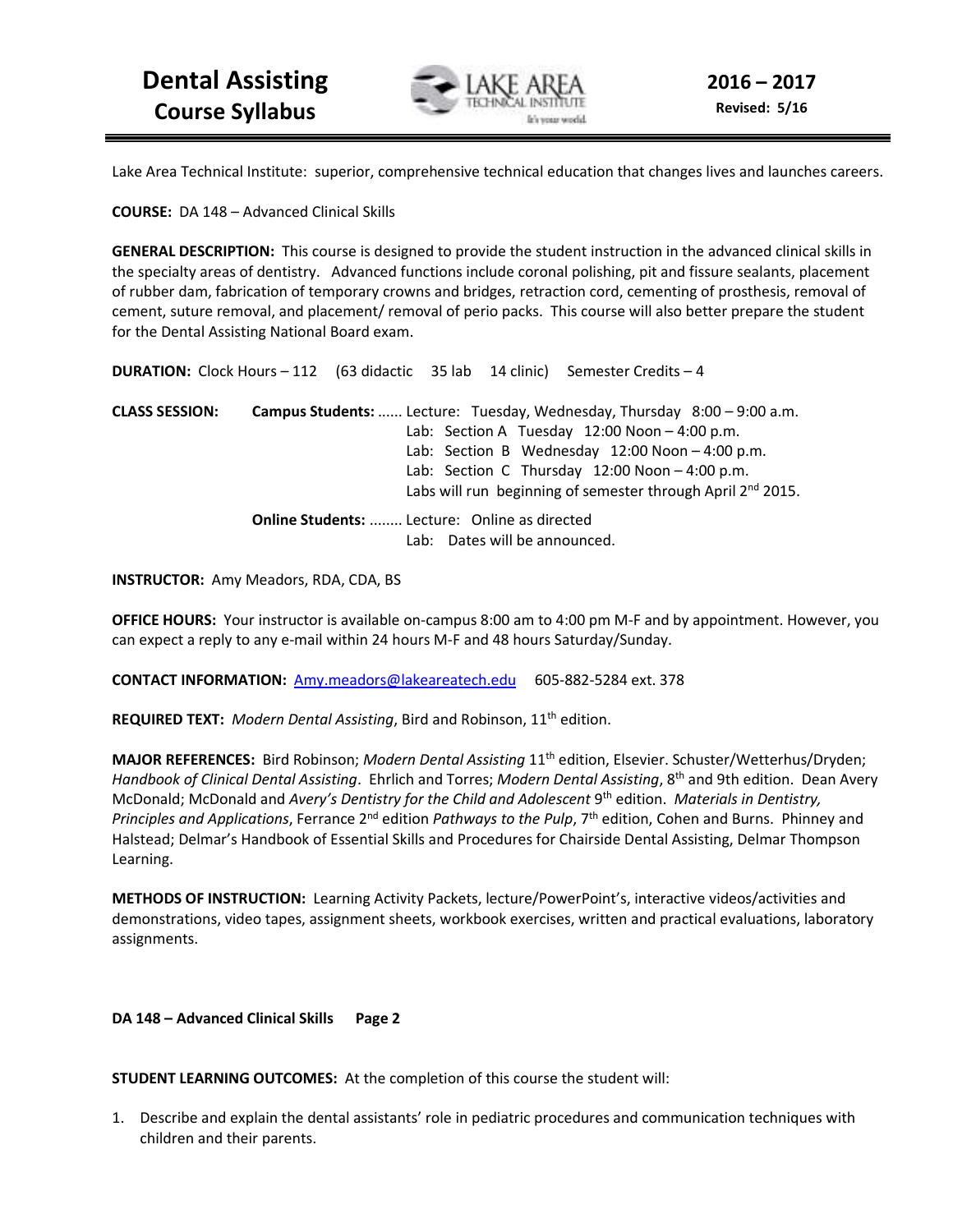- a. Student will demonstrate coronal polishing, application of topical fluorides
- b. Application of dental sealant
- 2. Prepare rubber dam armamentarium; demonstrate moisture control by placing and removing rubber dam.
- 3. Describe the dental assistants' role in fixed and removable prosthodontics as well as identify and describing each procedure.
	- a. Fabricate single and multiple unit provisional
	- b. Cement provisional and remove excess cements
	- c. Place and remove retraction cord
- 4. Describe the dental assistants' role in various oral surgery procedures along with identifying oral surgery instruments, tray set-ups and pre-operative and post-operative instructions.
	- a. Remove sutures
- 5. Describe and identify the dental assistants' role in endodontic procedures, instruments and tray set-ups.
- 6. Describe the progression of periodontal disease and describe the dental assistants role in periodontal procedures, instruments and tray set-ups.
	- a. Place and remove periodontal packs
- 7. Prepare for the Chairside Assisting component of the Dental Assisting National Board exam.

| UNITS OF INSTRUCTION/TOPICS INCLUDED<br>Continuation of coronal polishing and fluoride application. |                                                                                                  | <b>Didactic</b><br><b>Hours</b> | Lab<br><b>Hours</b> | <b>Clinic</b><br><b>Hours</b> |
|-----------------------------------------------------------------------------------------------------|--------------------------------------------------------------------------------------------------|---------------------------------|---------------------|-------------------------------|
| 1481                                                                                                | Assist to pediatric dentistry.                                                                   | 10                              |                     |                               |
|                                                                                                     | Demonstrate coronal polishing and patient education.<br>a.                                       | 2                               | 5                   | 9                             |
|                                                                                                     | Prepare typodont and place sealant.<br>b.                                                        |                                 |                     |                               |
| 1482                                                                                                | Demonstrate dental dam placement and removal.                                                    | 4                               | 4                   | 4                             |
| 1483                                                                                                | Assist to prosthodontics. Fabricate temporary crowns and<br>bridges and remove excess cement.    | 15                              |                     |                               |
|                                                                                                     | Place and remove retraction cord.<br>a.                                                          |                                 |                     | 1                             |
|                                                                                                     | b.<br>Construct matrices.                                                                        |                                 | 2                   |                               |
|                                                                                                     | Construct and polish a custom single unit anterior<br>$\mathsf{C}$ .                             |                                 | 4                   |                               |
|                                                                                                     | and posterior provisional crown.                                                                 |                                 | 4                   |                               |
|                                                                                                     | Construct and polish two custom temporary three unit<br>d.<br>bridges with self-curing material. |                                 | 3                   |                               |
|                                                                                                     | Select and prepare aluminum shell and preformed<br>e.                                            |                                 | 2                   |                               |
|                                                                                                     | crowns.                                                                                          |                                 |                     |                               |
|                                                                                                     | f.<br>Cement temporaries on laboratory models.                                                   |                                 |                     |                               |
|                                                                                                     | Remove excess cement and give homecare instructions.<br>g.                                       |                                 |                     |                               |

#### **DA 148 – Advanced Clinical Skills Page 3**

| UNITS OF INSTRUCTION/TOPICS INCLUDED                        |                         | <b>Didactic</b> | Lab          | <b>Clinic</b> |
|-------------------------------------------------------------|-------------------------|-----------------|--------------|---------------|
| Continuation of coronal polishing and fluoride application. |                         | <b>Hours</b>    | <b>Hours</b> | <b>Hours</b>  |
| 1484                                                        | Assist to oral surgery. |                 | Δ            |               |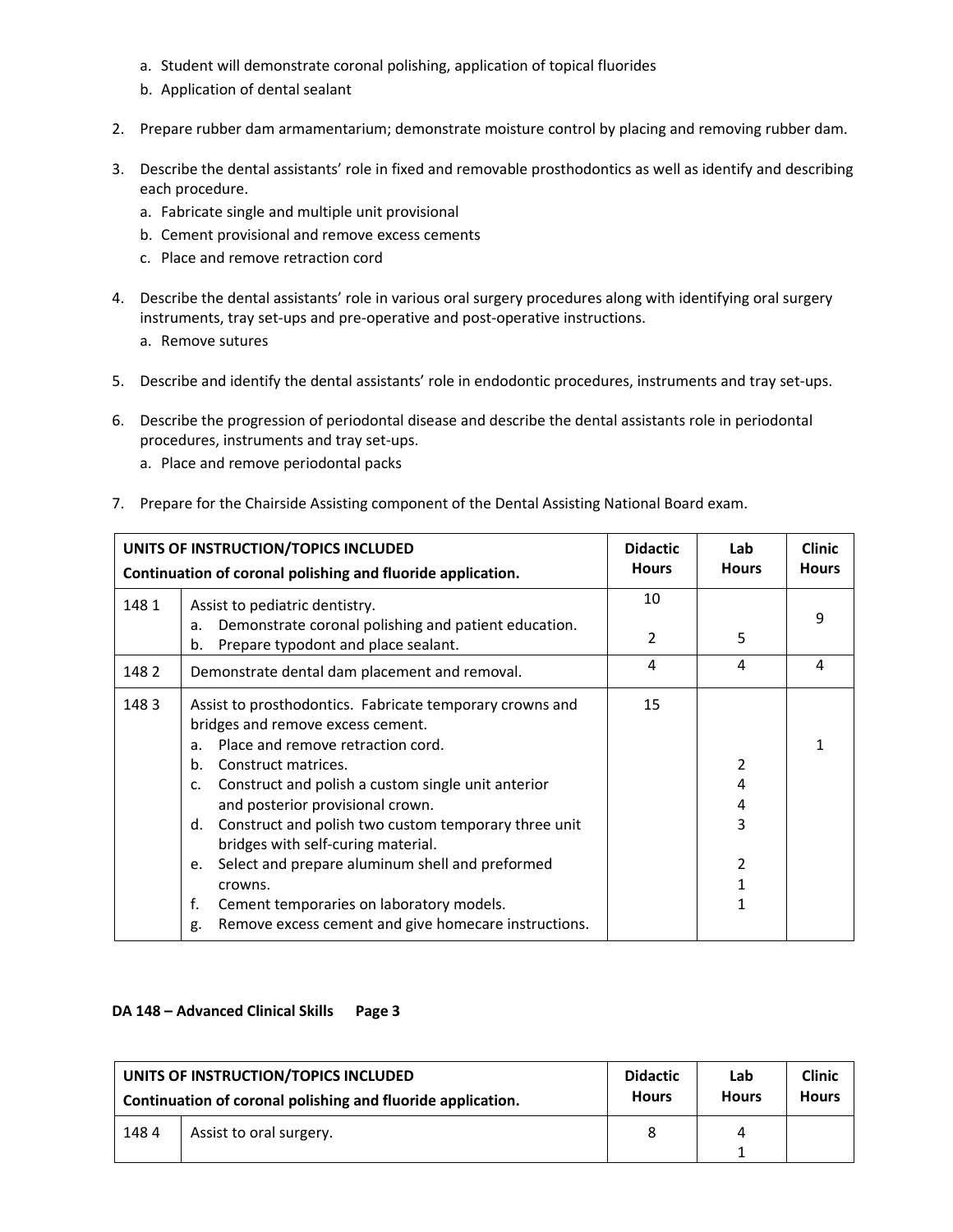|      | Remove sutures.<br>a.                                         |    |    |  |
|------|---------------------------------------------------------------|----|----|--|
| 1485 | Assist to endodontics.                                        | 10 |    |  |
| 1486 | Assist to periodontics.<br>Place and remove perio pack.<br>а. | 8  |    |  |
|      | Prepare for the certification exam.                           | 6  |    |  |
|      | Total                                                         | 63 | 35 |  |

**MAINTAINING THE LABORATORY:** All lab projects must be stored in a designated online locker.

**It is everyone's responsibility to clean up the lab after every lab period**. This includes student stations and service counters. It is expected that the lab will be clean and tidy after all your classes and labs so the next scheduled class has a decent environment.

Clean and tidy will be defined as all working surfaces free of debris and dried, all sinks free of debris and dried, all instruments and supplies returned to their proper places after first being thoroughly cleaned.

The honor system will be in effect in the beginning and remain in effect unless the above rules are compromised. Cleaning assignments will be made and will be considered part of your laboratory responsibility.

**GRADING:** Each unit has a written and practical exam or laboratory project. Total points are kept and your grade is calculated at the end of the semester by totaling your points and dividing by the number of points possible. The student must achieve a minimum 80% cumulative average at the end of the semester. Clean-up is a very important part of your grade.

LATE POLICY: Any lab project not turned in on the required due date will be penalized 10% per day. Penalized points will be subtracted from the total points earned in the semester and will have an effect on your final grade.

**EVALUATION CRITERIA/FINAL GRADE CALCULATION:** A major exam will be given after each unit of instruction. A final exam will be given at the completion of the course. The final grade will be calculated by adding total points achieved and dividing by the number of points possible. The student must achieve a minimum 80% cumulative average at the completion of the course.

| Grading: Quizzes and Assignments 258 points |                   |  |
|---------------------------------------------|-------------------|--|
| Practical Evaluations511 points             |                   |  |
|                                             |                   |  |
|                                             |                   |  |
| Final Practical Evaluation116 points        |                   |  |
|                                             | 1215 Total Points |  |
|                                             |                   |  |

**GRADING SCALE:**  $94\% - 100\% = A$  87% -  $93\% = B$  86% - 80% = C 79% or below = Failing

- 1. Tests not taken on the scheduled test day will be assessed a 10% late penalty unless other arrangements have been made *prior* to test day. If you are absent the day of a test, the late penalty will be assessed and that test must be taken within **2 DAYS** or a score of zero will be awarded. *Note: This test may NOT be the same test given in class.*
- 2. Points are awarded for assignments completed. Assignments/tests are due on the date specified unless an extenuating circumstance has been approved by the instructor. Late assignments will not be accepted unless due to extenuating circumstances and will be penalized by 10%.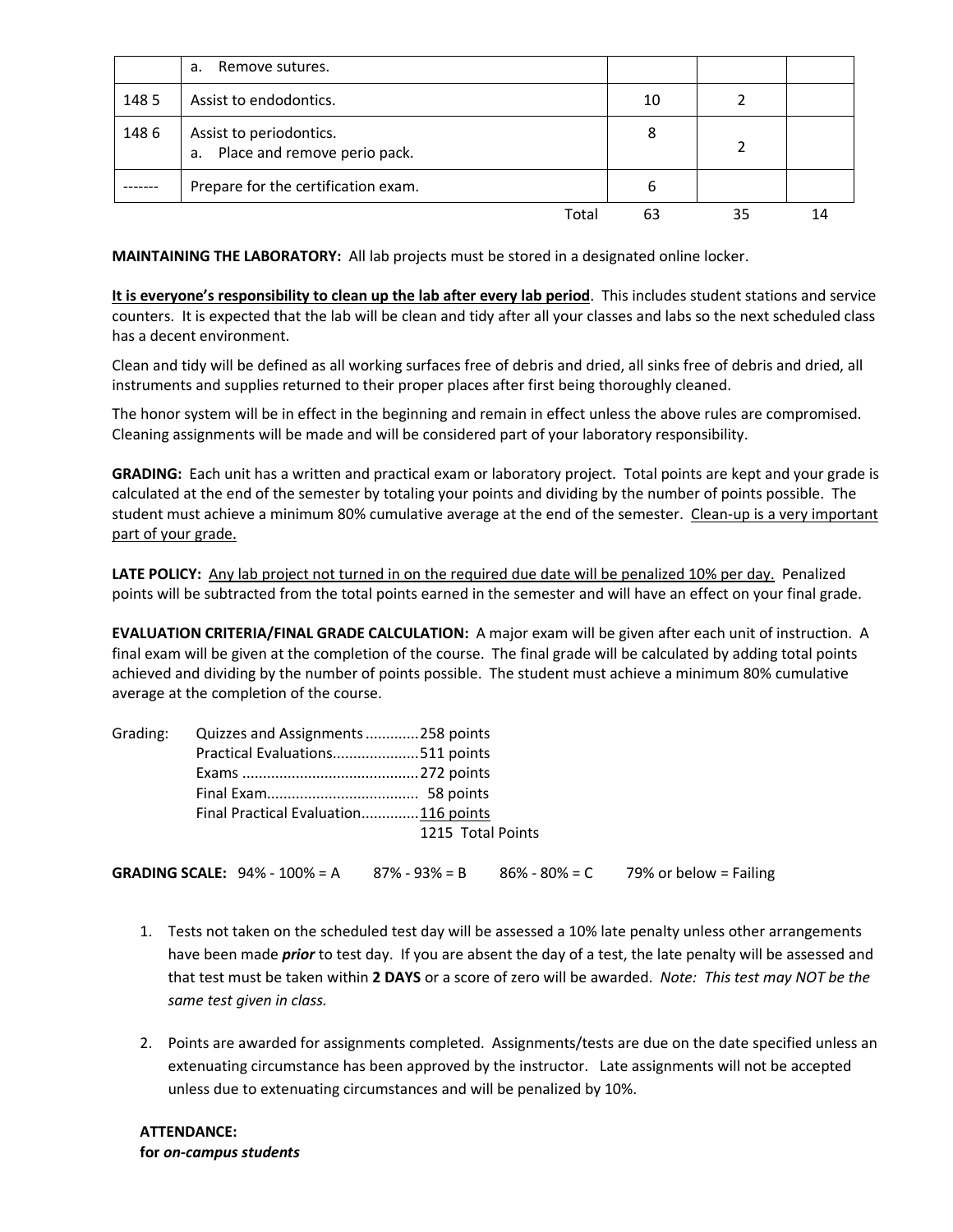Consistent with department policy, a student may miss six hours of any one class during the semester. Upon missing the seventh hour, a drop slip will be filled out and submitted to the registrar. Within three days of being dropped, the student may appeal by filling out an appeal form with the registrar. The registrar will then set up a meeting with the student and the instructor. The appeal will be considered and a decision reached on an individual basis. Absences can seriously affect grades. *Students are responsible for all information missed while absent from class.* This includes any changes to the schedule that might occur. When a student is 10 minutes late for class, it is an automatic absence.

Obviously, if you are gone you will be missing the opportunity to gain points toward your final grade. Make up for a test for full credit is possible only if the following two conditions are met:

1. You contact the course instructor prior to the beginning of class or lab.

## **And**

2. You have a legitimate excuse that you can document. Examples: serious illness (requires a doctor's note), funeral (accompanied by the memorial pamphlet from the funeral), automobile accident (documentation necessary), severe weather, and program–related activity (requires documentation).

## **for** *online students*

Attendance will be based on logging in to the course website on My Portal and/or E-learning. If you have not logged in or communicated with your instructor for seven (7) consecutive days, a drop slip will be filled out and submitted to the registrar. Within three days of being dropped, the student may appeal by filling out an appeal form with the registrar. The registrar will then set up a meeting with the student and the instructor. The appeal will be considered and a decision reached on an individual basis. Communicating with your instructor is very important. All correspondence must be through the LATI email system.

## **ADDITIONAL COURSE INFORMATION:**

*for online and on-campus students* 

- 1. Social networking is distracting to those around you. Please be courteous during classroom instructional time (lecture and other class activities).
- 2. Cellphones and other mobile devices (iPods) are to be *turned off and put away* unless being used for classroom activities (as specified by your instructor). Any texting during class will not be allowed. Please inform the instructor if there is an emergency call expected. Cell phones should be visible in front of computers during exams or placed in the front of the classroom. *NO Cell phones allowed in the laboratory*, any and all exceptions must be cleared with the instructor prior to entering lab.
- 3. Personal responsibility is expected of all students. You are responsible for knowing the material as well as meeting all due dates. It is suggested that each student develop a method for keeping track of due dates(planner).
- 4. Professional behavior is expected in class and on-campus at all times. Professionalism in the classroom and in the workplace are vital to your success. Unprofessional behavior including, but not limited to, swearing, cheating, making rude comments or gestures, showing disrespect, talking, cell phone usage, and unauthorized computer usage during instructional time will not be tolerated.

#### *COMMUNICATION GUIDELINES FOR EMAIL:*

• When emailing, always use LATI's email system for communicating with your instructor.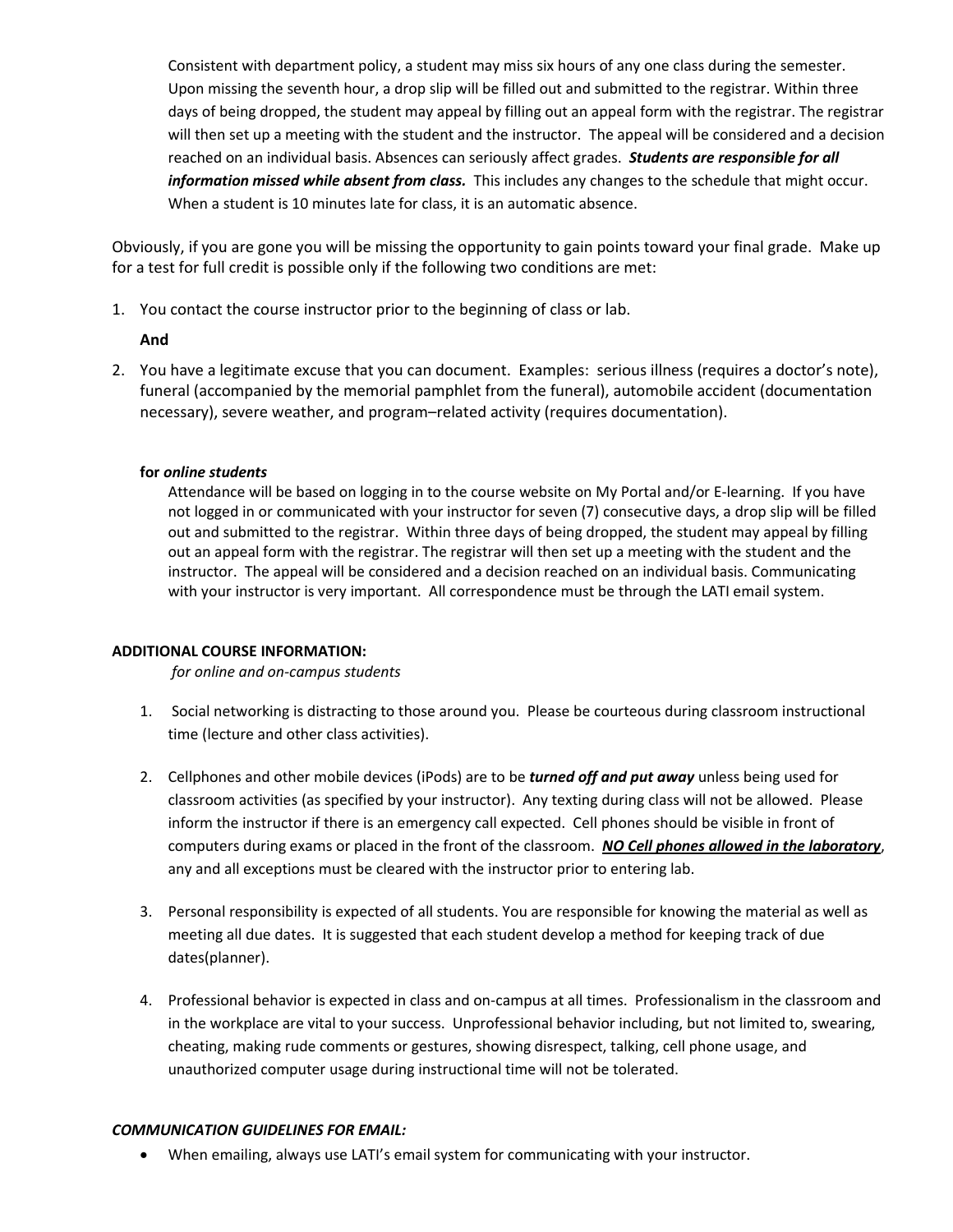- Include a subject line to let me know what the message is about.
- Please include a salutation (Hi) and a closing (thank you, sincerely,)
- Clearly describe your question or information you would like to share.
- Use complete sentences including capital letters and punctuation. Email (in an academic and workplace setting) should follow a professional format; it is not the same as texting or sending a quick reply to a close friend.

## *PROFESSIONAL ONLINE ETIQUETTE:*

- **Be aware of how you communicate via e-mail or in the forum so your message is not misinterpreted.** Communication between humans is approximately 90 percent body language, 8 percent tone of voice, and 2 percent spoken words. With e-mail, 98 percent of the communication's context is no longer in play.
- **Avoid language that may come across as strong or offensive.** Language can be easily misinterpreted in written communication. Humor and sarcasm may easily be misinterpreted in online platforms, so try to be as matter-of-fact and professional as possible. No inappropriate, offensive, or profane language.
- **Review, review, then send.** There's no taking back a comment that has already been sent, so it is important to double-check all writing to make sure that it clearly conveys the exact intended message.
- **An online classroom is still a classroom.** Though the courses may be online, appropriate classroom behavior is still mandatory. Respect for fellow classmates and the instructors is as important as ever.

## **DA 148 – Advanced Clinical Skills Page 4**

**ACADEMIC HONESTY STUDENTS' RESPONSIBILITIES:** Students are responsible for their own behaviors and are expected to maintain stated standards of academic honesty. Students share the responsibility with the faculty for maintaining an environment that supports academic honesty and discourages plagiarism or cheating.

**FACULTY AND ADMINISTRATOR RESPONSIBILITIES:** Faculty are responsible for creating a classroom and testing environment that discourages cheating, confronts suspected violators and insures fair treatment of all students. Administrators also share the responsibility for developing an environment that discourages academic dishonesty.

#### **ACADEMIC DISHONESTY: The following activities are considered to be academically dishonest:**

- Failing to report observed instances of academic dishonesty.
- Plagiarism, defined as representing as one's own, the ideas, writings, or other intellectual properties of others, including other students; any material taken verbatim from the work of others must be placed in quotation marks and a reference cited. Paraphrased content must have appropriate attribution.
- Collaboration on assignments unless it is clearly permitted per the syllabus/instructor.
- Falsifying academic records.
- Bribing faculty to improve academic scores or grades.
- Acquiring an exam during the preparation, duplication, storage, or prior to testing date.
- Removing or acquiring secured exams after administration.
- Copying answers from another student's examination.
- Taking a crib sheet or other form of prepared answers/notes into an examination when not permitted by the instructor.
- Leaving the examination and returning without permission.
- Taking an examination for someone else, preparing and submitting an assignment for someone else, or sign-in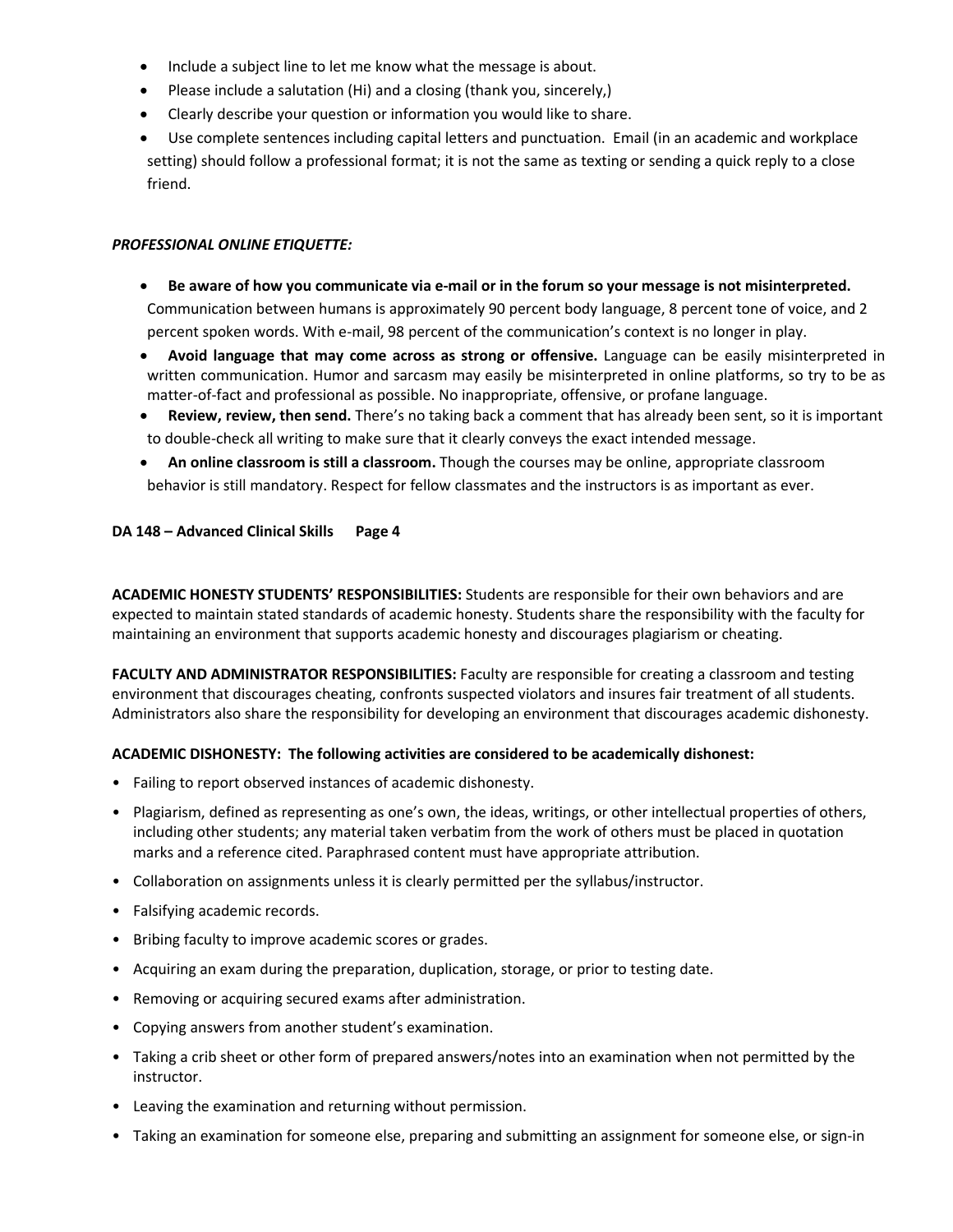for class for someone else.

- Receiving, retaining, and/or using materials obtained in a manner that is defined as academically dishonest.
- Using signals or otherwise communicating (e.g. text messaging) during an examination to share answers with or from another student.
- Continuing to answer test items beyond the prescribed exam time limit.
- Falsifying reasons for excused absences from examinations.
- Taking examinations at times other than the one to which you have been assigned in order to obtain more preparation time.

## **If a student is participating in academic dishonesty and is caught, he/she may be dismissed from the course. STUDENT SERVICES:**

## • *Career Counseling*  Guidance is available for students when investigating career choices or in reaffirming the choice already made.

• *Personal Counseling* 

Knowing that student life can be stressful, Lake Area Tech provides personal on-campus counseling for either school-related or non-school-related issues. At times, referral to another counseling service may be warranted. Check with the on-campus counseling staff if you have concerns you need to discuss. Specific referrals for drug and alcohol-related issues will be made by on-campus counselors.

#### • *Americans with Disabilities Act Policy*

Students are entitled to 'reasonable accommodations' under provisions of the Americans with Disabilities Act. Those in need of such accommodations should notify the instructor and make appropriate arrangements with the Counseling Office.

• *Student Tutoring* 

The Educational Services Center staff and peer tutors provide tutoring for all courses. If you are a student in need of help in any of your classes, please contact the Educational Services Coordinator located in the LATI library.

• *Online Learner Information* 

Additional information and support for online learners at LATI is available at: http://www.lakeareatech.edu/onlinelearner/index.html

**RECORDING STATEMENT:** Without permission, students do not have the authority to record **any** of the dental assisting classes, its class members, or any expressed content.

**INSTRUCTOR RIGHTS STATEMENT:** The instructor has the right to change any and all material on this syllabus at any time.

#### **DA 148 – Advanced Clinical Skills Page 5**

**ADA STATEMENT:** Watertown School District 14-4 provides equal opportunity in its employment regulations, educational, and activity programs. It is the policy of the District not to discriminate on the basis of sex, race, color, national origin, creed, religion, marital or veteran status, status in regard to public assistance, age, or disability.

Students are entitled to 'reasonable accommodations' under provisions of the Americans with Disabilities Act. Those in need of such accommodations should notify the instructor and make appropriate arrangements with the Office of Disability Services, Educational Services/Library.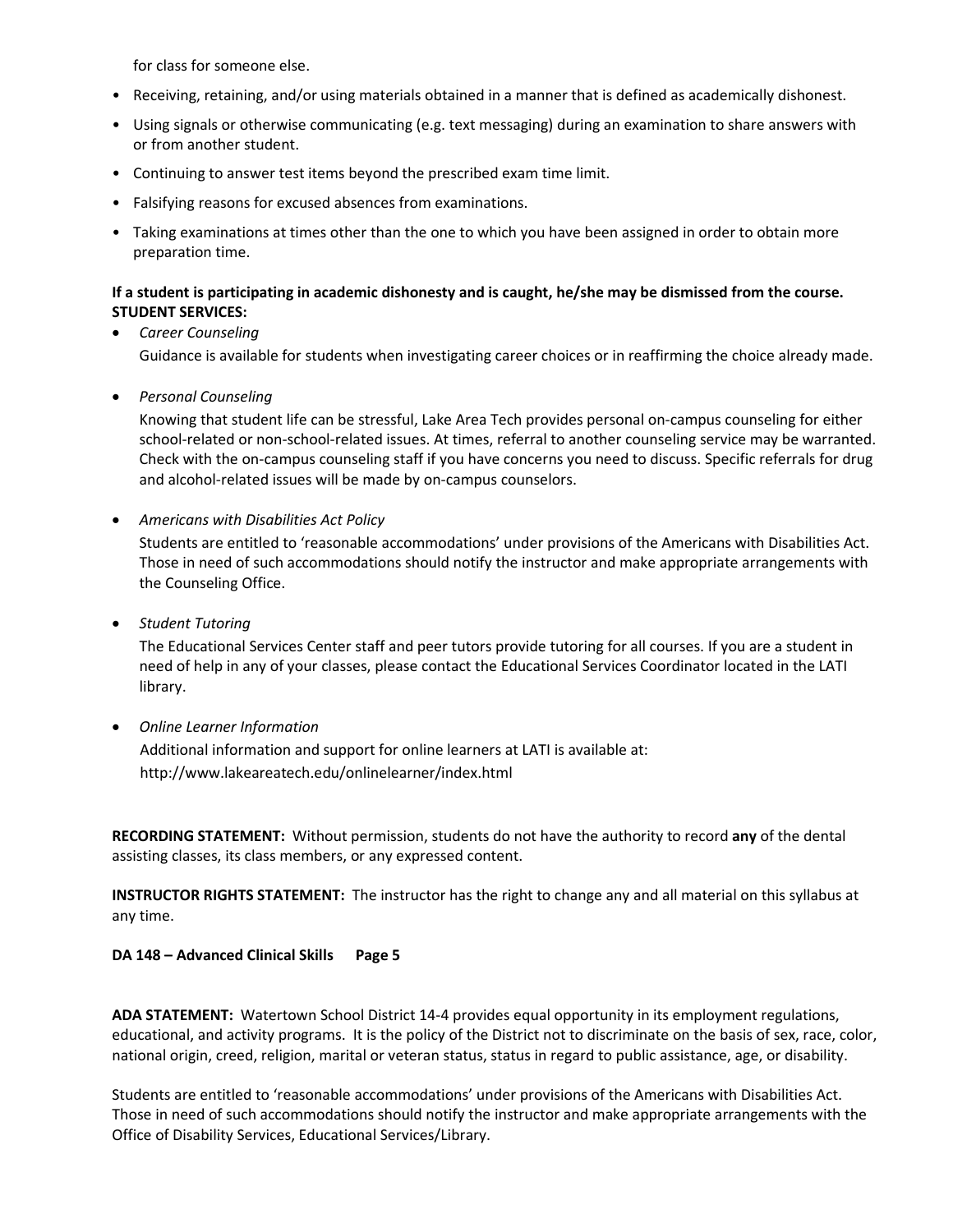Inquiries regarding implementation and compliance of the Americans with Disabilities Act may contact Sandie Jungers, Special Needs Coordinator, Watertown School District 14-4, P.O. Box 730, Watertown, SD 57201-0730, 605- 882-6312. Persons with inquiries regarding implementation and compliance regarding Title IX or Section 504 may contact the Watertown School District Superintendent's Office, P.O. Box 730, Watertown, SD 57201-0730, 605-882- 6312.

Additional inquiries may be directed to the Regional Director, U.S. Department of Education, Office for Civil Rights, 10220 North Executive Hills Boulevard, 8th Floor, Kansas City, MO 64153-1367, 816-880-4200.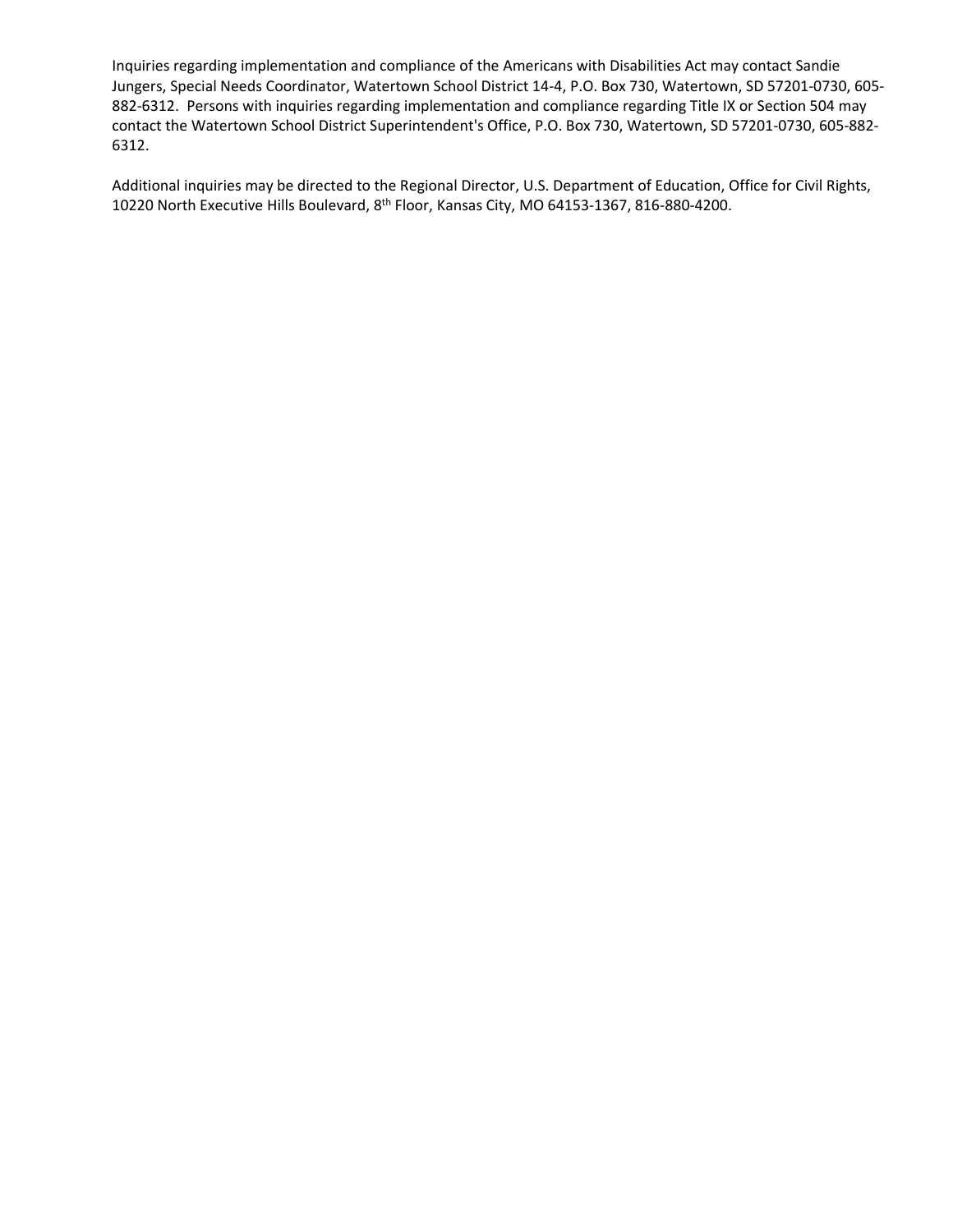# **LAKE AREA TECHNICAL INSTITUTE DENTAL ASSISTING COURSE DA148**

I have read, heard, and understood the course syllabus and policies associated with this particular course as written.

Student Signature \_\_\_\_\_\_\_\_\_\_\_\_\_\_\_\_\_\_\_\_\_\_\_\_\_\_\_\_\_\_\_\_\_\_\_\_\_\_\_\_\_\_\_\_\_\_\_\_\_\_\_\_\_\_\_\_\_\_\_\_\_\_\_\_\_\_\_\_\_\_\_\_\_\_\_

Date \_\_\_\_\_\_\_\_\_\_\_\_\_\_\_\_\_\_\_\_\_\_\_\_\_\_\_\_\_\_\_\_\_\_\_\_\_\_\_\_\_\_\_\_\_\_\_\_\_\_\_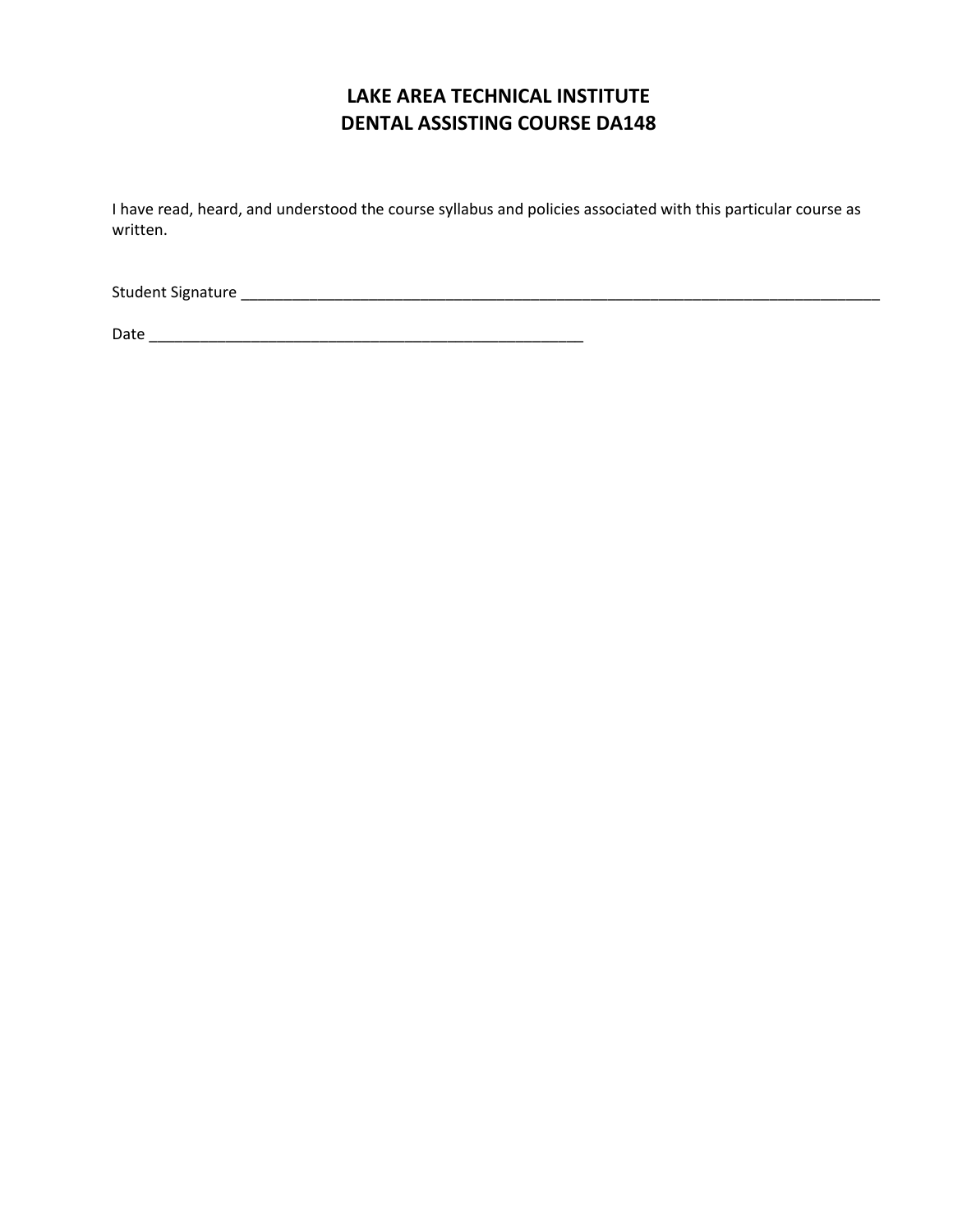| DA 148 - Advanced Clinical Skills                |                                                                                                             |  |
|--------------------------------------------------|-------------------------------------------------------------------------------------------------------------|--|
| <b>Calendar of Instruction (Weekly Schedule)</b> |                                                                                                             |  |
| <b>DATE</b>                                      | <b>TOPIC/ASSIGNMENT</b>                                                                                     |  |
| Week 1                                           | Unit 1 Lecture: Assist to Pediatric Dentistry                                                               |  |
|                                                  | Review objectives and packet outline.                                                                       |  |
|                                                  | Lab: Open lab for polish patients. Complete workbook pages and LAP.                                         |  |
| Week 2                                           | Unit 1 Lecture and Review: Assist to Pediatric Dentistry                                                    |  |
|                                                  | Pediatric Term Quiz.                                                                                        |  |
|                                                  | Assignment: Student is responsible for finishing lecture on E-learning. Instructor will review<br>in class. |  |
|                                                  | Workbook and LAP due.                                                                                       |  |
|                                                  | Lab: Sealants on Typodonts. Open lab Friday for polish patients.                                            |  |
| Week 3                                           | Unit 1 Lecture and Review: Assist to Pediatric Dentistry                                                    |  |
|                                                  | Unit 1 Pediatric Test Friday.                                                                               |  |
|                                                  | Lab: Sealants on Typodonts. (anesthetics)                                                                   |  |
| Week 4                                           | Unit 2 Lecture: Dental Dam                                                                                  |  |
|                                                  | Unit 2 Dental Dam Test Friday.                                                                              |  |
|                                                  | Complete LAP Due Thursday.                                                                                  |  |
|                                                  | Lab: Rubber Dam placement on Typodonts.                                                                     |  |
| Week 5                                           | Unit 3 Lecture: Prosthodontics.                                                                             |  |
|                                                  | Complete workbook pages and LAP.                                                                            |  |
|                                                  | Lab: Rubber Dam placement on classmate.                                                                     |  |
| Week 6                                           | Unit 3 Lecture and Review: Prosthodontics                                                                   |  |
|                                                  | Prosthodontics Review Sheets.                                                                               |  |
|                                                  | Lab: Construct matrices. Construct custom temporary single unit crowns.                                     |  |
| Week 7                                           | Unit 3 Lecture and Review: Prosthodontics                                                                   |  |
|                                                  | Workbook and LAP due.                                                                                       |  |
|                                                  | Lab: Construct custom bridge temporary crowns. Finish custom temporary single unit<br>crown.                |  |
| Week 8                                           | <b>Clinicals</b>                                                                                            |  |
|                                                  | Assignment: Student is responsible for Parts 3 & 4 of Power point on E-learning.                            |  |
|                                                  | Test will be taken on your own time. Must be submitted by Sunday.                                           |  |
| Week 9                                           | <b>Clinicals</b>                                                                                            |  |
|                                                  | Assignment: Student is responsible for Listening to Parts 1-3 of the Oral Surgery lecture.                  |  |
|                                                  | Instructor will review in class.                                                                            |  |
| Week 10                                          | <b>Spring Break</b>                                                                                         |  |